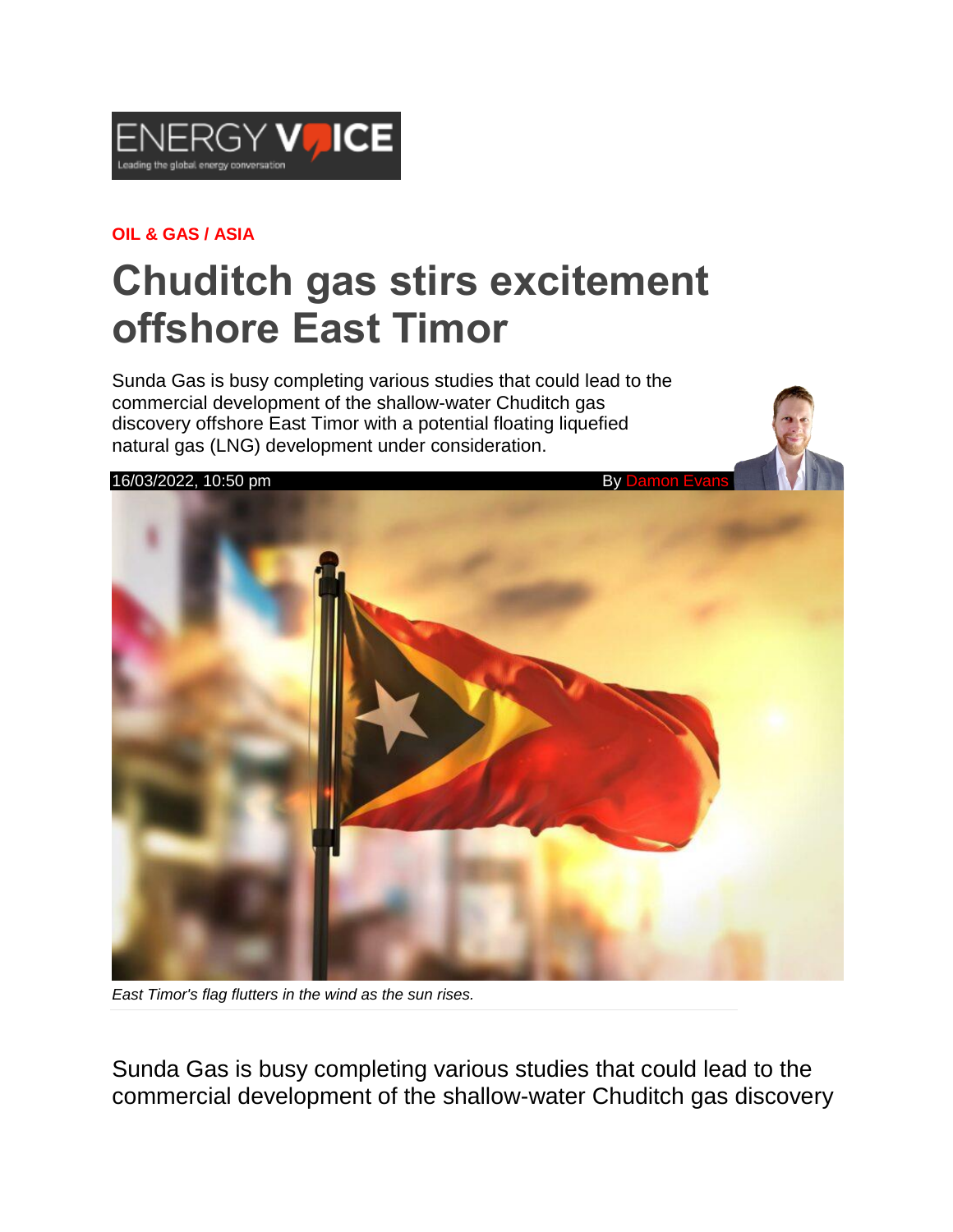offshore East Timor with a potential floating liquefied natural gas (LNG) development under consideration.

Sunda Gas, which is 100% owned by AIM-listed Baron Oil (LON:BOIL), is currently reprocessing 1270 square kilometres of 3D seismic around Chuditch, which was discovered by Shell in 1998. The reprocessing work is being done by TGS in the UK.

Crucially, the seismic work, which is being carried out alongside geological and commercial studies, should be complete by mid-year, Andy Butler, chief executive of Sunda Gas, told Energy Voice.

Butler added that the company will make a judgement later this year regarding the viability of the project, when a "drill or drop decision" will be taken.

"Going forward, if the reprocessed data merits it, we would like to drill an appraisal well, which is an obligation on the Chuditch discovery. But we would also like to drill at least one additional exploration well to establish the presence of gas resources in adjacent features. We would effectively be looking at a cluster development for all that gas," he said.

Sunda's targeted reserves will be refined considerably once 3D reprocessing is complete. "At the moment we're carrying about 750 billion cubic feet of gas for the Chuditch discovery with a mean resource for the adjacent features of about 3.4 trillion cubic feet of gas, across four prospects and leads, including Chuditch. The adjacent prospects are considered extremely low risk due to reservoir and structural configuration. These numbers would merit a standalone development," added Butler.

Shell previously collected an enormous amount of technical data on the find. This covered everything from coring to running all sorts of logs that give Sunda a good basis of understanding. But Shell did not test it. They drilled in 1998, when there was no gas infrastructure and nothing like the gas markets today. Therefore, Shell, which was hoping for an oil discovery, let it go. "For us it's a much more interesting commercial opportunity today," he said.

"It's a good discovery and it's the same plover reservoir system you see in everything from Bayu Undan to Abadi, going through Barossa and Sunrise. The reservoirs encountered by the Chuditch well are very good. We are confident of very good flow rates," added Butler.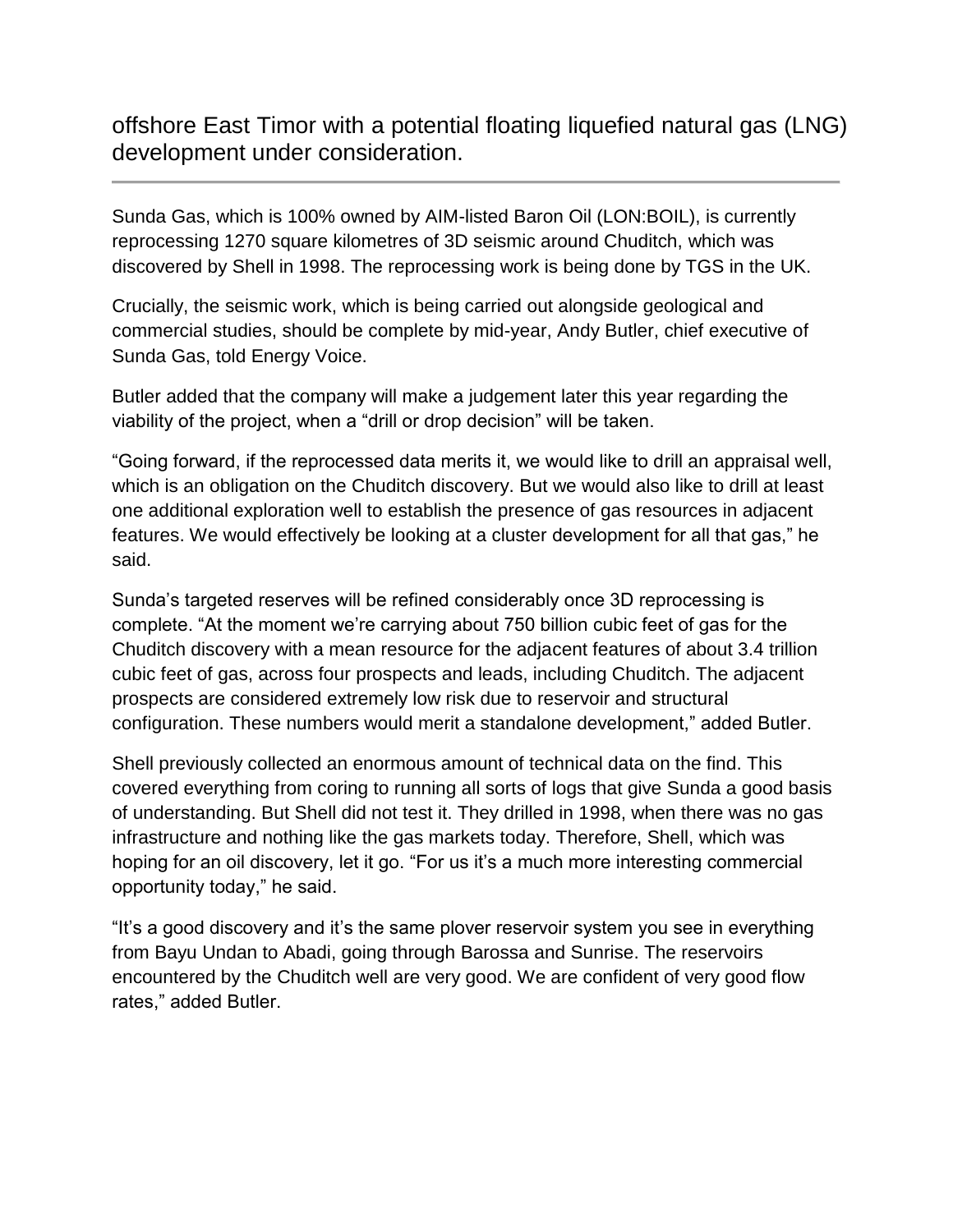

The explorer is interested to bring new investors into the project either via farm-ins or through a direct corporate investment.

If the results of the 3D seismic merit it, Sunda will be drilling an appraisal well in 2023 and the company would like to drill more exploration wells following that. Each well is expected to cost around \$20 million.

East Timor's national oil company, which holds a 25% stake in the TL-SO-19-16 PSC, is free carried, which is the norm in the country, also known as Timor Leste.

Any significant upstream discovery would provide a welcome windfall for East Timor, which has been heavily reliant on revenues from oil and gas. However, production from its sole producing field Bayu Undan is waning and operator Santos expects to shut down the field within a couple of years.

## **Development Options**

If the potential appraisal and exploration campaigns are successful there are several development options under consideration for Chuditch and the cluster of features around it.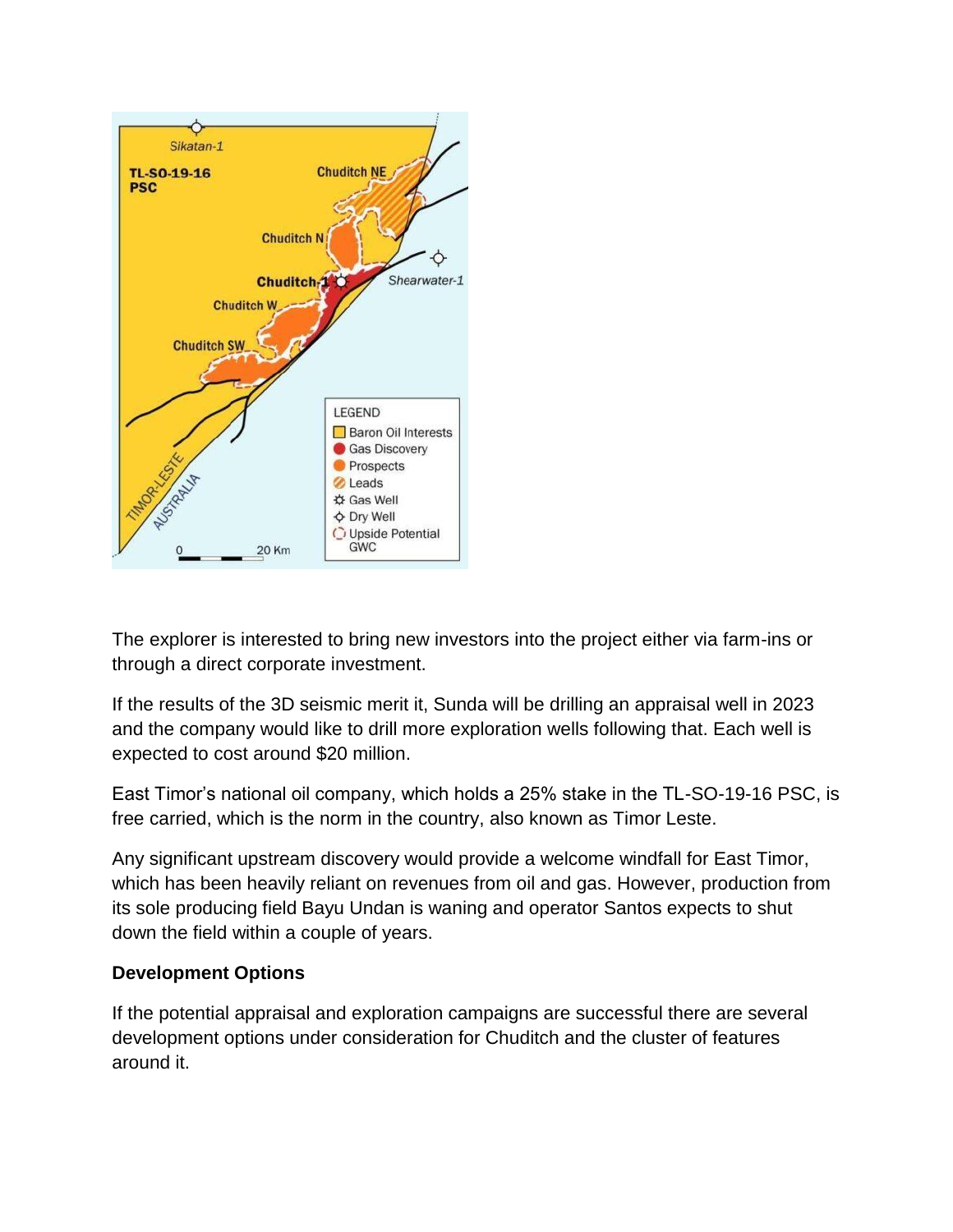The Timorese aspire to develop the Greater Sunrise field, to the north of Chuditch, via a greenfield LNG export facility onshore East Timor. However, there are some complexities around that, in terms of getting the gas to the island of Timor due to the deepwater between the fields and the coastline. There are also challenges developing greenfield LNG projects in a remote location. But this represents one pathway for Chuditch.



To the south of Chuditch, there is the Darwin LNG (DLNG) terminal in northern Australia and Santos' Barossa field that is currently being developed to backfill DLNG. "We can see various ways to fit into that picture. It has third-party challenges, but it's a more definable timeline and a definable set of challenges. Although the complexity is cross border arrangements," said Butler.

Sunda is also looking at standalone developments. "In some ways, these are probably the most likely to work out. We're looking at LNG facilities at Chuditch itself, probably through a floating LNG (FLNG) facility," he added.